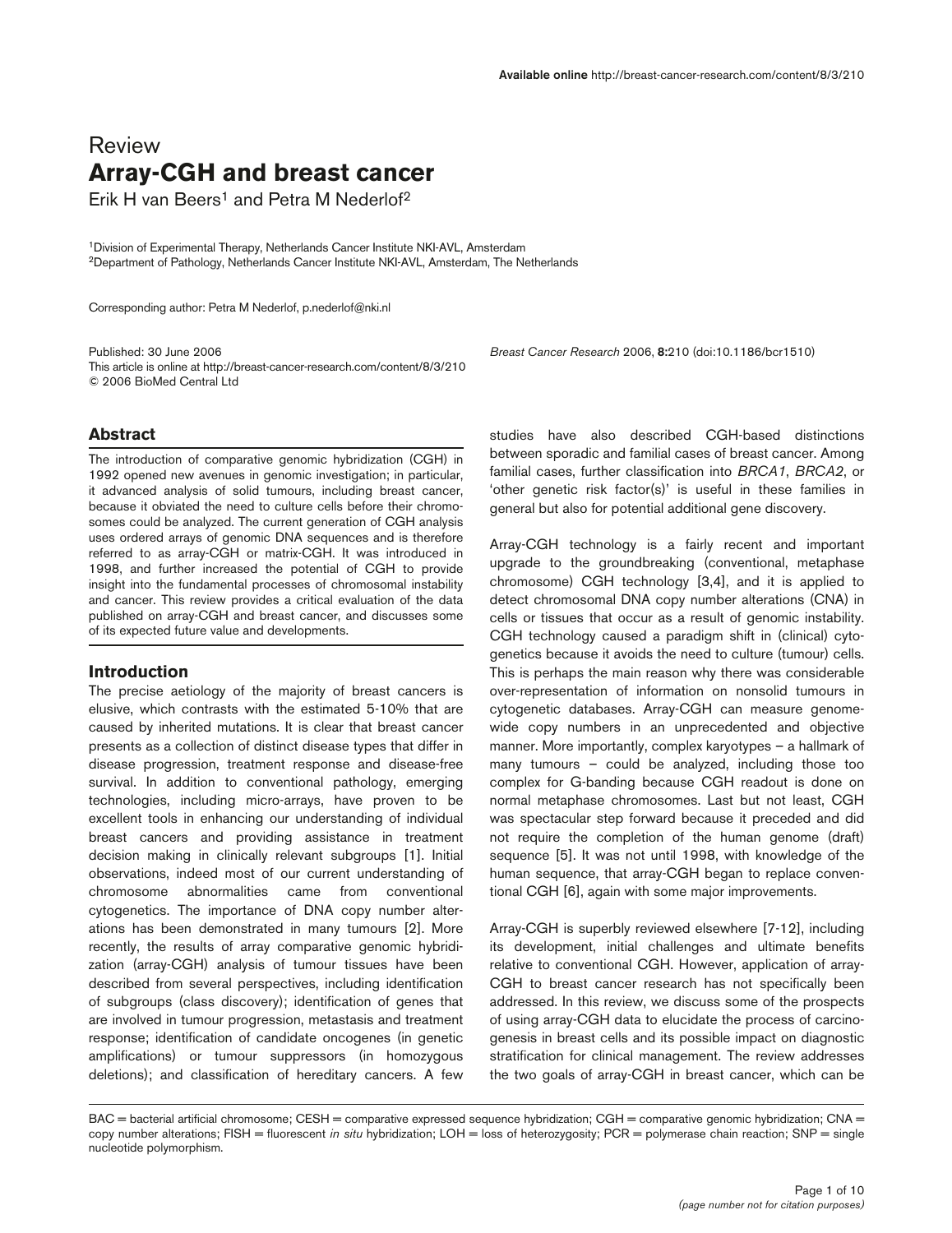summarized as follows: (novel) gene discovery in relation to subtypes, stage, or prognosis of breast cancer; and building class discovery tools for classification of independent breast cancers, regardless of the primary aim of identifying genes.

# **Technical issues**

The effective resolution, sensitivity and reproducibility of array-CGH are constantly being enhanced. Although the maximal technical resolution of CGH is now approximately 140 kb [13], the resolution of the majority of published array-CGH studies is in the order of 1 or 2 Mb. This is the average spacing of probes along the genome but varies considerably by region. The sensitivity of nearly all platforms is sufficient to detect one-copy gains and losses, provided that at least 70% of the cells in the sample are tumour cells. Thus, the detection limits decrease with a combination of the following parameters; smaller aberration size (in bases), smaller aberration amplitude (copy number) and smaller tumour subclone representation.

#### **Choice of probe sets**

Whether to employ probe sets including large insert clones such as bacterial artificial chromosome (BAC), yeast artificial chromosome, cosmid and fosmid, as opposed to oligonucleotide (generally 60-70 mers) probe sets, is a major consideration in the design of array-CGH studies. Most characteristics of various platforms are described in detail elsewhere [11]. Clearly, the advantage of using oligonucleotide provides the greatest flexibility in terms of availability, which is limited only by knowledge of the DNA sequence for the species under investigation. Careful selection of probes is important because the genome contains many pseudogenes and duplicons; this has been done for human and mouse up to about 44k [14-16]. The disadvantage of using short 60-mer probes is the low hybridization signal, which in theory is a factor of about 2000 times lower than when using the much larger insert BAC clones, which in turn suffer from variable but high DNA repeat content that must be quenched by Cot1 (the dominant fraction of human repetitive DNA sequence)-DNA in the hybridization mix. In practice, to deal with the low signal to noise ratio, generally a moving average of about 1–5 Mb is often applied, which in effect decreases resolution. The proprietary technology of Agilent (Palo Alto, CA, USA) to print very high-density arrays enables genome-wide oligoarray-CGH to be conducted on one microscope slide; this contrasts with the genome-wide tiling (32k) BAC array, which uses two slides for the same coverage, doubling the cost for the profile. One way to overcome this problem is to use a 1 Mb resolution for the complete genome followed by tiling resolution for the entire genome [17] or for selected regions of interest [18].

### **Data analysis**

Once an array-CGH profile has been established using any of a range of adequate protocols available [19-27], one may decide to use segmentation statistics to determine the boundaries between and the copy number levels of the aberrant genomic regions. The underlying biology of copy numbers has been modelled and assumes that CGH data are a combination of underlying DNA copy number with a component of Gaussian noise. One such algorithm uses the maximum likelihood criterion adjusted using a penalization term for taking into account model complexity to define breakpoints [28]. Further, in-depth analyses as well as stateof-the-art implementation of more complex assumptions have been described [28-30]. These methods essentially aim to 'de-noise' CGH data to enhance breakpoint identification, such that candidate regions can be identified with greater precision [18,31-40]. With respect to sensitivity in detecting gains and losses, it is also critical to use reference samples that contain a pool of DNA from at least six, unrelated healthy individuals to suppress the (false) discovery of aberrations in the control sample, caused by the existence of 'normal' interindividual variation in copy numbers [41].

This is in accordance with what others have experienced, namely that advancing to array-CGH leads to much more data, of similar quality. Having more data per sample poses a risk for over-fitting, in other words a risk for finding significant differences between groups by chance alone. One way in which studies are coping with over-fitting is to increase outlier thresholds (e.g. from  $log2$ ratio = 0.2 to 0.3) or to require a certain minimum proportion (say 33%) of tumours to share a particular aberration. This effectively restricts the number of features (probes) left for comparison but it may not always be the optimal choice. Nevertheless, this is a method for finding the dominant features first. We believe that it may be rather optimistic to set a minimum number of samples for identifying significant aberrations at, for instance, 33% because this would easily ignore (not detect) rare breast cancer subtypes that tend to be under-represented in any particular study.

# **Array-CGH and expression arrays**

Study of gene expression using array technology has garnered enormous popularity, and continues to generate high-impact classifiers of tumour type and disease progression [3,42-44]. One must keep in mind that expression arrays and array-CGH measure different things, which are not always easily correlated. Expression arrays measure relative abundance of specific mRNA transcripts and CGH measures relative copy numbers of genomic DNA regions in a sample. The expression levels per gene vary enormously even in normal cells, depending, for instance, on cell type and cell cycle. The chromosomal fragment (or gene) copy numbers as measured by array-CGH show much less variation, being one or two copies in normal cells, and perhaps ranging between none and 20 copies in tumour cells. It is therefore difficult to correlate expression data with genomic data directly.

Several studies that have correlated DNA copy number data (CGH) with expression profiles have been published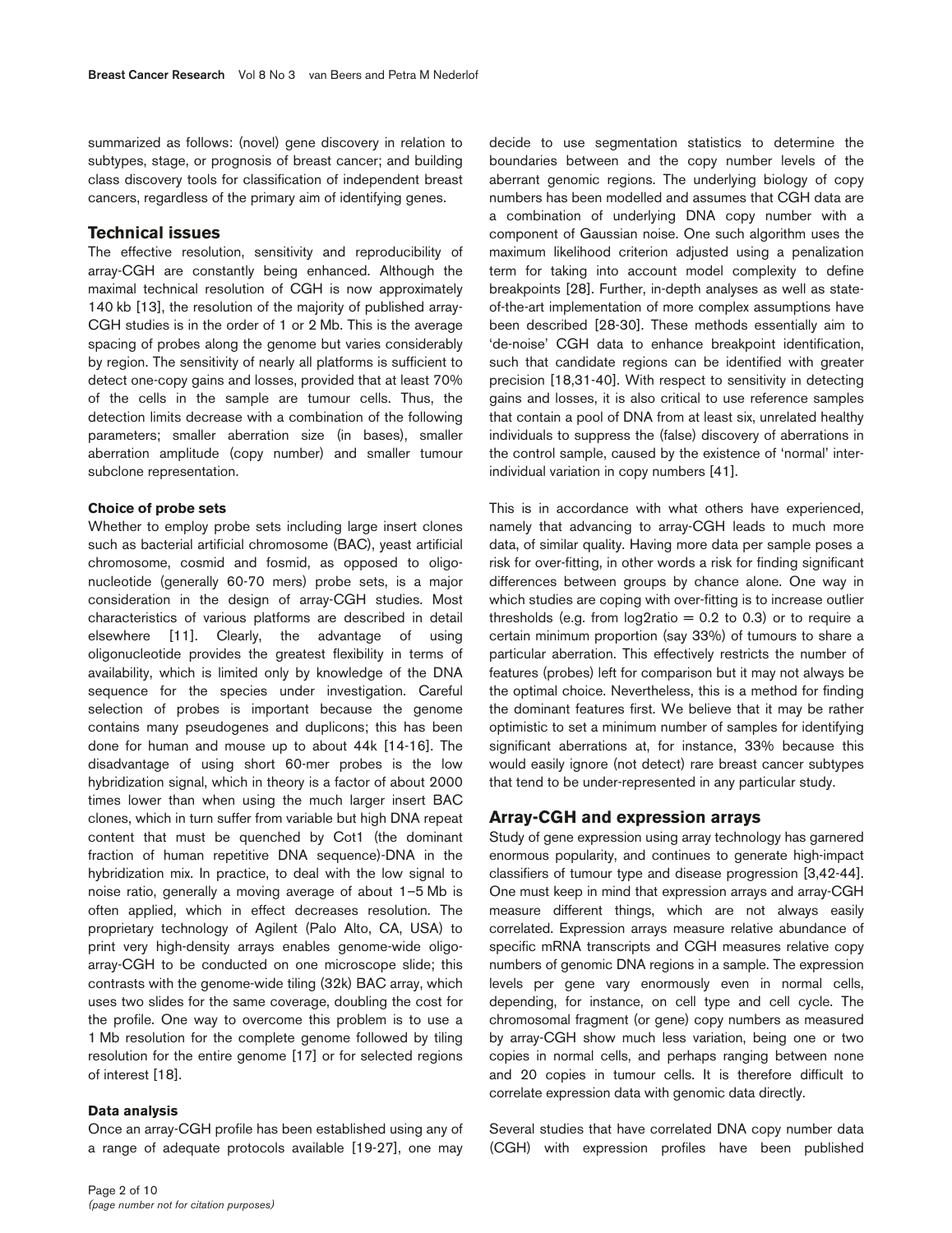[37,45,46]. They indicate a significant correlation between copy number and gene expression. In regions of high-level amplification, 44–62% of genes were reported to be overexpressed [45,46], compared with just 12% of all genes. The relation may in some cases be less straightforward, probably due to the complexity of gene regulation, including pathway feedback loops. An illustration for this is that breast cancers with *ERBB2* (17q21) amplification almost invariably overexpress the gene, which contrasts with only 55% of cases with a gain of *ERBB1* (7p12) [47]. Arrays that support measurement of DNA as well as RNA include cDNA, oligo-, and single nucleotide polymorphism (SNP) arrays. The benefits of dual use are limited because CGH signals become critically low on short probes; short-probe (highcomplexity) arrays tend to be much more expensive then BAC arrays; and the reference sample in expression profiling is not defined but at best held constant across a series of experiments, as opposed to using a completely 2n (normal karyotype) reference for array-CGH.

Another important advantage of CGH compared with expression arrays is that CGH can be conducted reliably using archival formalin-fixed paraffin-embedded material [26,48-50]. Although there is evidence that archival material is also suited to expression analysis, it is only with recently fixed tissues and only with much effort [51].

# **Perspective from the tumour (cell line) to DNA copy number**

One major application of CGH is in the analysis of cancer genomes for genome-wide copy number changes. The resolution of classic chromosomal CGH is limited by the highly condensed state of metaphase chromosomes and further by the optical resolution of the microscopes used to capture the hybridization signals. In addition, chromosome condensation may vary from metaphase spread to metaphase spread. The analysis software normalizes all chromosomes and assumes linear condensation of all chromosomes. As a result, the precise location of aberrations becomes uncertain, which reduces the true effective resolution. In contrast, the resolution of array-CGH is limited only by the density and average length of the probe set printed on the array. Compared with metaphase-CGH, one problem – especially with earlier versions of array-CGH - was the uncertainty regarding the genomic location of the clones, which is dependent on the version of the 'genome build' of the human genome. The ability to detect a change of one copy for both technologies is roughly similar but highly influenced by the frequent admixture of nontumour cells in the sample, as well as by heterogeneity of the tumour tissue (i.e. generally not all cells will have the same ploidy for all chromosomal regions). Both factors are important in the analysis of breast cancer, because breast tumours are heterogeneous and may contain significant proportions of normal cells. Therefore, as a rule CGH should be performed only on tissue samples containing 70% or more tumour cells, or one must meet this requirement

through enrichment by macrodissection, (laser capture) microdissection, or flow sorting (fluorescence-activated cell sorting), followed by some means of DNA amplification [27,52].

Contrary to mRNA content, which for a given gene in a cell can range between no copies (not expressed) up to many thousands, the chromosome content of normal (reference) cells is extremely stable (2n, or diploid); when it is unstable, as is frequent in cancer cells, it at least remains quite discrete. This means that extensive regions of the genome are usually still balanced as in the diploid (2n or unchanged) or tetraploid (duplicated) state. Unbalanced regions exist either as homozygous loss (0 copies), heterozygous loss (1 copy or loss of heterozygosity [LOH]), gain (~3 or 4 copies), and amplifications (~5 or more copies). The distinction between diploid and triploid or tetraploid genomes cannot be detected by array-CGH but is best determined by some independent cell-based method such as fluorescent *in situ* hybridization (FISH).

# **And from DNA copy number back to the tumour**

If we reverse the perspective, array-CGH data can also tell us something about tumours. This is similar to how cytogenetic data were used to define subgroups in breast cancer that correlated with histological type, grade and mitotic activity of the tumour [53,54]. CGH has been used to classify breast tumours [55,56]. Because breast cancer is a disease with high levels of chromosome instability, it can readily be studied by CGH. Results from various classification studies have indicated that many gains and losses show recurrences anywhere between 20% and 80% of all tumours in a class, depending on the region and the cancer subtype investigated. Some recurrences exhibit sufficient differential gains or losses between classes to permit their use for classification, as in the case of inherited *BRCA1* and *BRCA2* mutations [55,56]. Certain regions such as 1q and 8q almost exclusively exhibit gain and rarely loss, whereas 16q often shows loss but hardly ever gain.

Robust classification procedures require more than counting frequencies of specific aberrations in various tumour types. It is important to appreciate that even a significant correlation of, for instance, 16q loss, which is more frequent in lobular breast cancer [57], provides limited statistical prediction power for an individual prospective case. This requires more rigorous, iterative methods of feature and model selection, followed by cross-validations and external validations. Provided that the correct methods are used, we believe that array-CGH can be useful for identifying distinct breast tumour subtypes, and can help to define them further, similar to the study reported by Jonsson and coworkers [58].

# **CGH and cancer**

Cancer is the result of a myriad of genetic and epigenetic alterations. Identification of the causal perturbations that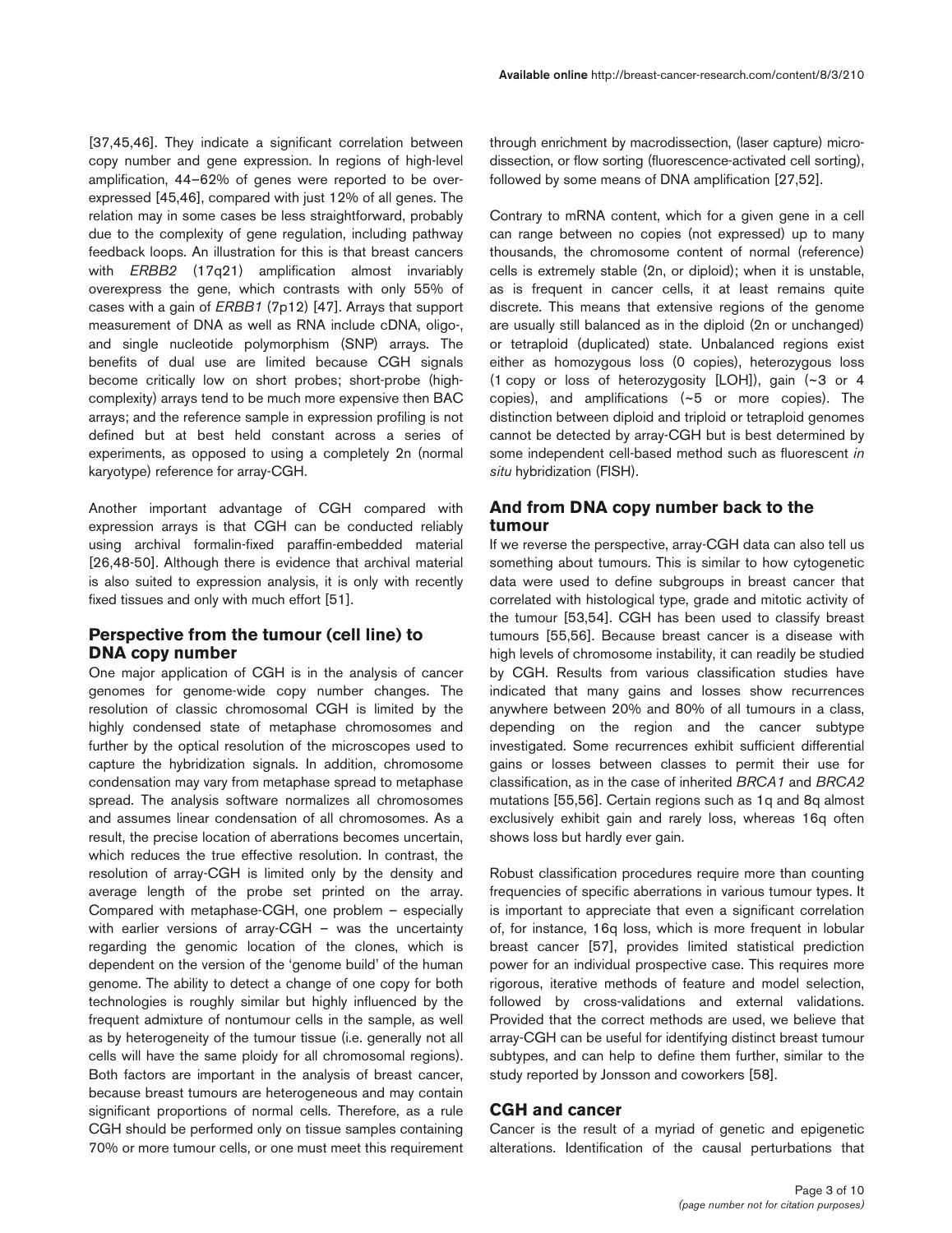confer malignant transformation is a central goal in cancer biology. CGH is a powerful tool for investigating tumours in a genome-wide manner for such candidate regions. This strategy was successfully used to identify c-Myc, Her2Neu, Rab25 and a range of other potential oncogenes [32,59,60]. *Vice versa*, beginning with knowledge of the causal gene for the tumour, CGH has been useful in elucidating the extent of specific as well as recurrent aberrations in tumours such as those associated with mutations in *BRCA1*, *BRCA2*, or *P53* in both mouse [61] and human [55,56,58,62,63]. Genomic instability occurs is still not fully understood. Recently, a number of possible mechanisms focusing on the fidelity of chromosome segregation and/or DNA repair have been proposed [64,65], which may hold some indirect clues as to how breast tumour CGH profiles in *BRCA1* mutation carriers are different from those in sporadic cases, but they still fail to explain why. While progress is made to elucidate further the precise nature of genomic instability, the resulting specificity of CGH profiles has already been put to good use.

### **Classification**

For instance, CGH profiles have been used in the classification of breast tumours of unknown causality into *BRCA1* mutation carriers and noncarriers [56]; to delineate the relationship between synchronous, recurrent and/or metastatic tumours [55,66-71]; and to define the recurrent aberrations that appear to be associated with certain clinical types of breast cancer (e.g. ductal tumours) or with prognosis or clinical course, or both [17,57,72-79] (Table 1). The study by Rennstam and coworkers [72] was performed using metaphase-CGH, but it clearly demonstrated differential 5-year survival statistics (56% versus 96%) for distinct CNA tumour types that were independent of more conventional markers such as grade, and progesterone receptor or node status. Jones and coworkers [73] used CGH to subclassify 86 breast tumours of grade III and basal type into groups with shorter (3.5 years) and longer (15 years) survival.

Others have successfully used metaphase and/or array-CGH profiles for classification and for mutation pre-screening. Both Wessels and coworkers [56] and Alvarez and colleagues [77] conducted studies that were effective in identifying *BRCA1*-associated tumours based on CGH profiles of the tumours. Wessels and coworkers [56] identified 33 out of 34 proven *BRCA1* cases and assigned 10 false-positives among bilateral breast cancer cases (enriched for elevated risk), four of which have since been proven to be true *BRCA1* mutation carriers (personal communication). This CGH driven classification has been repeated by Van Beers and coworkers [55], who reported specific CGH aberrations for *BRCA2*-related breast tumours. Also along these lines, Alvarez and colleagues [77] built a predictor for *BRCA1* and found nearly half of the '*BRCA1*-like' CGH profiles in their 'BRCAX' breast cancer type to be hypermethylated on the *BRCA1* promoter, suggesting that loss of *BRCA1* could have been an initiating event in these tumours.

#### **Candidate gene searches**

A number of results of array-CGH analysis of breast tumours and breast cancer cell lines have been published [19,21,22,25,27,80-88] (Table 1). Some of these results, together with large amounts of conventional CGH, FISH and SKY data of breast cancer, are freely available through the Progenetix repository [89,90]; NCI and NCBI's SKY/M-FISH and CGH Database (2001) [91]; Charité, Berlin University [92]; and in the supplementary data of many individual publications. Cytogenetic data has been described [53,54] and is available for more then 1000 cases at NCBI. The following discussion illustrates the use and usefulness of array-CGH for various breast cancer genomes.

A detailed study of 31 advanced archival breast tumours conducted by Nessling and coworkers [47] elegantly demonstrates how specificity, sensitivity and resolution are increased in (matrix) array-CGH compared with conventional CGH by using the same samples on both platforms. They identified 44 genes by array-CGH and verified all of them by PCR in 31 breast tumours. Many of these genes are located in common altered regions in breast cancer, such as *AIB1* (amplified in breast cancer-1) at 20q12 (68% of their cases). A novel and significant finding was gain of 6p21, containing *CCND3* and *p21*/*WAF1*, in 45% of their cases. There is ample evidence implicating these genes in cancer, and so a gain of 6q21 suggests a role for *CCND3* and *p21*/*WAF1* in these cancers also.

Cowell and coworkers [93], using FISH, observed a single translocation t(3;9) in the MCF10 'normal breast' cell line associated with an immortalized phenotype. During further passages this immortalized cell lineage (MCF10A) acquired additional alterations including t(6;19) and gain of 1q, detected by CGH. This may suggest that the 1q gain in breast cancer is an early event and thus may explain why it is so common  $($ >40% of all breast cancers). It is quite remarkable for a metaphase-CGH study, even after verification of the predominant rearrangements by FISH, to close in on potential tumour genes, such as *TAFA1* and *p16* in this study. A similar approach looking for recurrent alterations among selected (familiar) breast cancers by metaphase-CGH did find such a candidate region but it failed to identify predisposing mutations. It is reasonable to assume that array-CGH outperforms conventional CGH in this respect, and is more efficient as a first step toward evaluating candidate regions, mainly because of increased resolution. Such candidate gene searches by array-CGH will be valuable in identifying regions and ultimately genes that are associated with specific phenotypes such as cell growth, anchorageindependent survival and metastasis capacity, which are relevant to and could translate into differential clinical treatment. Although counterintuitive, it might be important to recognize that regions of recurrent aberrations may not contain the mutations sought at all. This is exemplified by the recurrent aberrations in *BRCA1* mutant tumours occurring on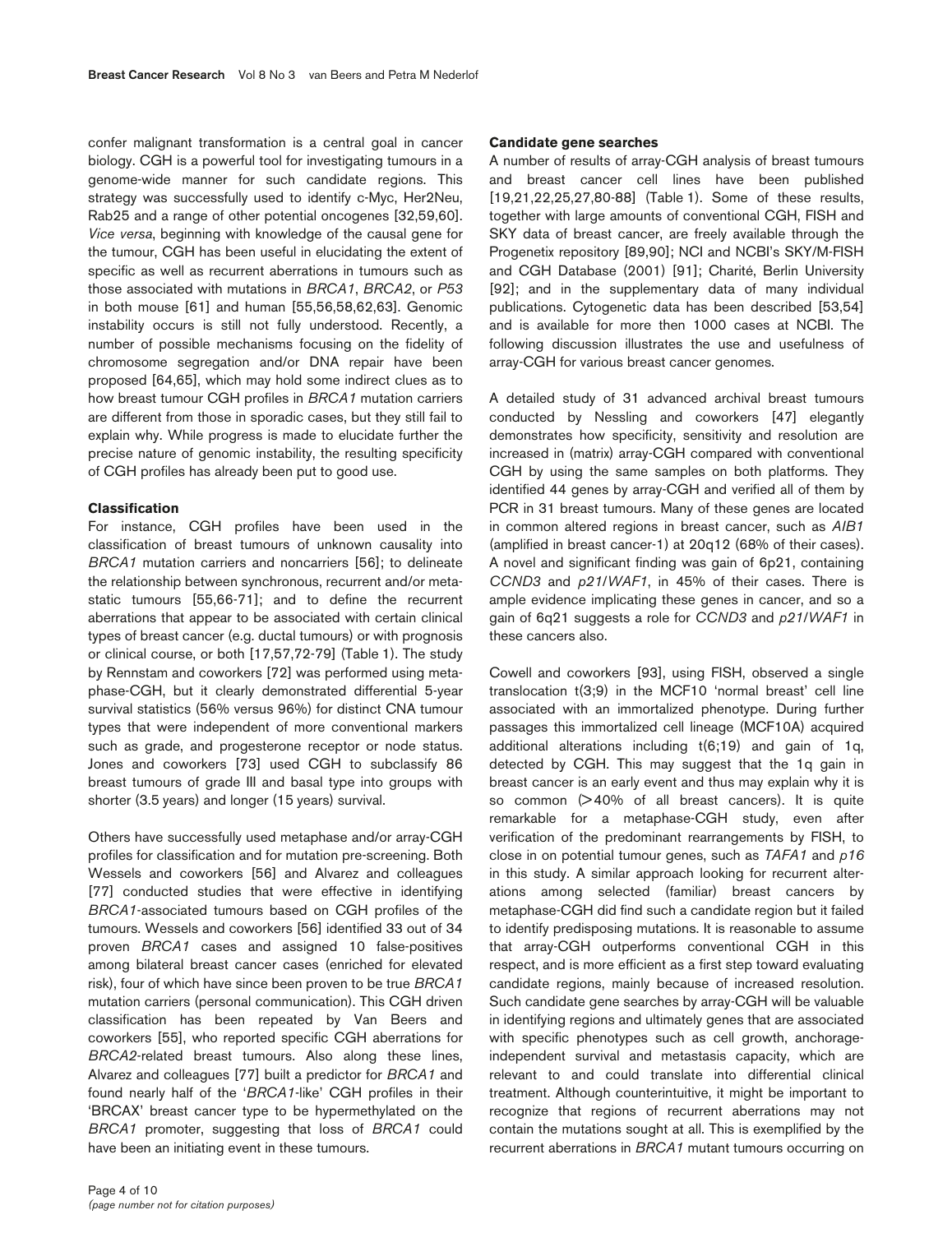### **Table 1**

| Studies using array-CGH on breast cancer samples or breast cancer cell lines |  |  |  |  |
|------------------------------------------------------------------------------|--|--|--|--|
|------------------------------------------------------------------------------|--|--|--|--|

| Patient source or cell line                                   | Array platform                                 | Resolution (Mb) | Ref.    |
|---------------------------------------------------------------|------------------------------------------------|-----------------|---------|
| 2 Human cell lines, inclusing breast (BT474)                  | 18,664 oligo nucleotides                       | ~15             | $[16]$  |
| $BC(n=5)$                                                     | 32k tiling BAC                                 | Sub-Mb          | $[17]$  |
| Primary BC ( $n = 33$ ), BC cell line ( $n = 27$ )            | Genome-wide BAC and high resolution on 8p11-12 | ~1.5            | $[18]$  |
| FFPE BC $(n = 44)$                                            | 4153 BAC                                       | <1              | [24]    |
| Comparison of FFPE with frozen BC                             | 2464 BAC                                       | 1.5             | $[27]$  |
| Gain in 47% BC (unpublished results)                          | See Pinkel and coworkers [2]                   |                 | $[32]$  |
| FFPE BC $(n = 31)$                                            | 471 BAC/PAC                                    | 15              | $[47]$  |
| BRCA1 ( $n = 14$ ), BRCA2 ( $n = 12$ ), sporadic ( $n = 26$ ) | 3.5k BAC                                       | 1               | [58]    |
| 1 Case report                                                 | 1777 BAC                                       | ~1.5            | [66]    |
| 24 pairs LCIS + ILC                                           | $~2400$ BAC                                    | 1.5             | [68]    |
| 4 synchronous tumours (2 BC and 2 leiomyosarcomas)            | 2.5k BAC                                       | 1.5             | $[70]$  |
| BC cell line $(n = 1)$                                        | 6k BAC                                         | $<$ 1           | [93]    |
| 11 BC cell lines                                              | 2464 BAC (Hum-Array1.14)                       | 1.5             | $[95]$  |
| 52 node-negative invasive BC                                  | 57 oncogene loci (AmpliOnc™)                   |                 | $[96]$  |
| Premenopausal BC and radiation $(n = 47)$                     | 3.5k BAC                                       | 1               | $[107]$ |
| 16 cell lines (8 of them BC)                                  | 9862 SNPs                                      |                 | $[108]$ |
| 2 BC cell lines                                               | 2560 BAC                                       | 1.5             | $[109]$ |
| 47 fresh-frozen IDC BC                                        | 4134 BAC                                       | 0.9             | $[110]$ |

BAC, bacterial artificial chromosome; BC, breast cancer; CGH, comparative genomic hybridization; FFPE, formalin-fixed paraffin-embedded; IDC, invasive ductal carcinoma; ILC, invasive lobular carcinoma; LCIS, lobular carcinoma *in situ*; SNP, single nucleotide polymorphism.

chromosomes 3 and 5 and 10, which are more frequent then aberrations at the *BRCA1* locus itself [56]. Thus, CGH has helped to uncover some of the intrinsic complexity of tumour chromosome behaviour, which is still poorly understood.

There are several effective ways to avoid some of the risks involved in searching complexly rearranged genomes for candidate genes. One is to map global gene expression onto genomic positions using comparative expressed sequence hybridization (CESH) [94]. Another is to focus on known candidate regions and simultaneously monitor gene expression as a filtering step to exclude genes. This was the approach used by Garcia and coworkers [18], who were prompted by results reported by Ray and colleagues [95] to study gene expression and CGH at near-tiling resolution of 33 primary breast cancers, 27 breast cancer cell lines and 20 primary ovarian cancers at chromosome 8p11-12 (about 10 Mb), which is a gene-dense region that has been implicated in various tumour types. By cross-comparison they were able to define a minimal region of common amplification that contained four overexpressed and therefore candidate oncogenes, namely FLJ14299, C8org2, BRF2 and RAB11FIP. This important finding requires confirmation in independent

series of breast cancer, but the study clearly demonstrates the power of the CGH approach in combination with other assays.

At the same time, Prentice and coworkers [17] reported the same amplified region in 24% of all 382 cases of breast cancer examined by FISH on tissue micro-arrays followed by BAC array-CGH in five cases. They reported a minimal common amplified region in all five cases centromeric to *NRG* and *FGFR1* (which are also frequently involved in breast cancer) that contain just three genes, namely *FLJ14299*, *SPFH2* (*C8org2*) and *PROSC*. Interestingly, only *FLJ14299* and *SPFH2* overlap with findings reported by Garcia and coworkers, suggesting that amplification of one of these, or both, could represent functional alterations in breast cancer. The only information available for *FLJ14299* is that it resembles a C2H2 zinc-finger type transcription factor that is conserved in *Drosophila* and zebra fish (*Danio rerio*). For *SPFH2*, a potential membrane association is predicted but unproven (GeneCards; www.genecards.org). Although highlevel amplification in this region correlated with poor survival in both studies, further studies will be necessary to determine whether these genes have the capacity of an oncogene.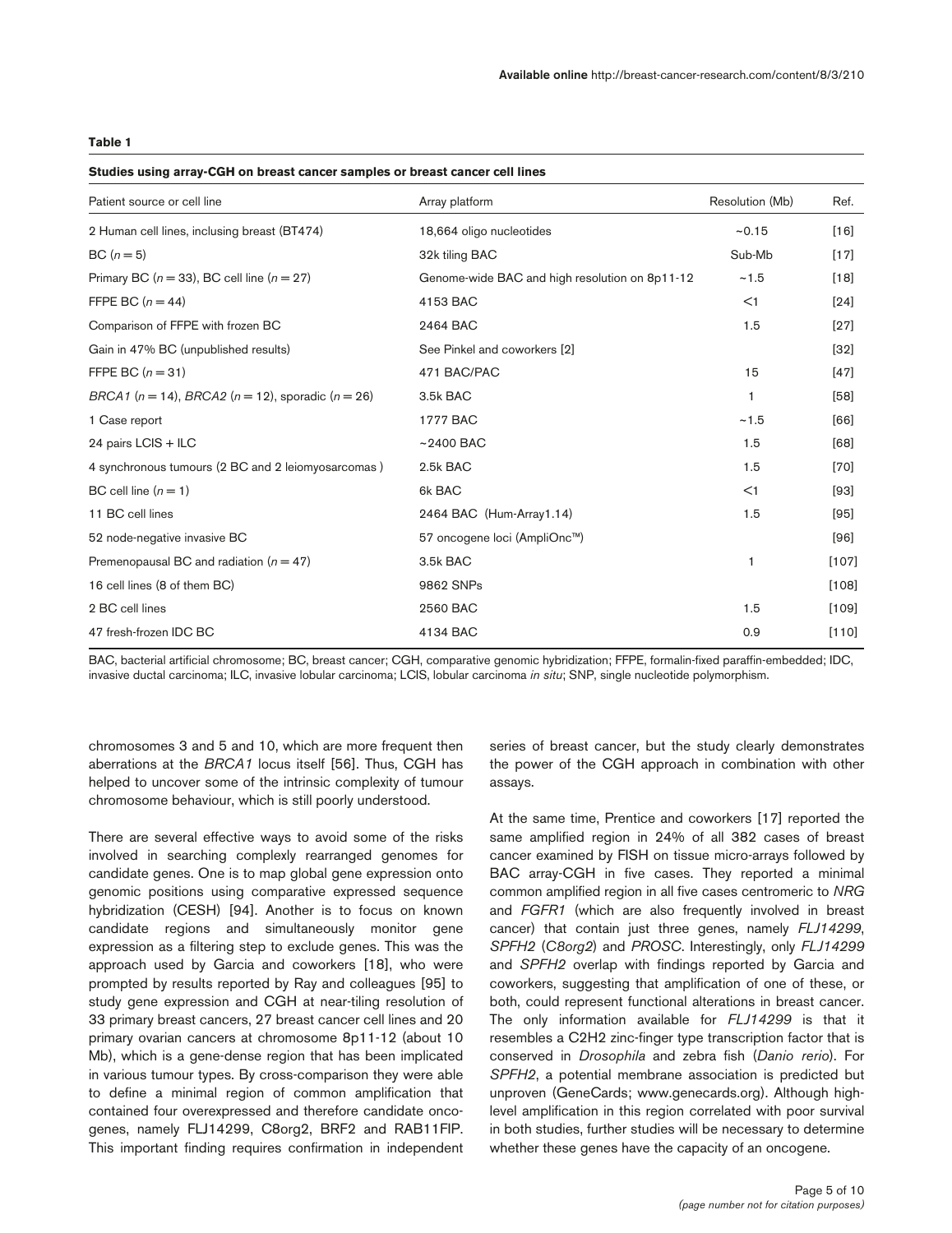Another candidate gene, namely *Rab25*, was identified through array-CGH by Cheng and coworkers [32]. *Rab25* was found to stimulate anchorage-independent cell survival and was thus characterized as a potential driver of ovarian and breast tumour development. Those investigators showed that the copy number of this 1q22 region correlated with differential disease-free survival in ovarian cancer patients, further suggesting that 1q22 is associated with tumour aggressiveness.

The above examples illustrate the usefulness of array-CGH in cancer genome research and justify further investigation involving mapping more candidate cancer genes in a relatively straightforward and high-throughput manner.

### **Hereditary breast (and ovarian) cancer and array-CGH**

Jonsson and coworkers [58] reported array-CGH findings in 26 cases of hereditary breast cancer and 26 cases of sporadic breast cancer. They reported one recurrent amplicon (3q27.1-3) in 71% of 14 *BRCA1* breast tumours and one recurrent amplicon (17q23.3-24.2) in more than 75% of 12 *BRCA2* breast tumours. They further identified a set of 169 BAC clones out of their total 3.6k probe set, with sufficiently differential log ratios between *BRCA1*, *BRCA2* and sporadic cancer to permit its use for classification of hereditary cases. However, this classifier will only gain validity after independent CGH profiles (a validation set) can verify it.

Wessels and colleagues [56] built a molecular classifier with a performance of 84% for detecting *BRCA1* tumours. This classifier was made using 36 breast tumours from proven *BRCA1* mutation carriers and 30 breast tumours from 30 independent bilateral (elevated risk) breast cancer patients. This classifier was built from metaphase-CGH but performs well on array CGH data from *BRCA1*, *BRCA2*, sporadic and BRCAX cases (van Beers EH, unpublished data). A classifier for *BRCA2* has been more problematic. Using metaphase-CGH, a number of significant and recurrent genomic aberrations in 25 *BRCA2* tumours were described [55] but the collective predictive power fell short of building a reliable classifier. We believe that the improved resolution together with the improved reproducibility of array-CGH might generate the data necessary for a *BRCA2* classifier and possibly also for other subtypes in the future.

### **Prognostic information from CGH data**

Callagy and coworkers [96] have made an important contribution to clinical prognostication using an array-CGH based study. They asked how array-CGH was different between short-term survivors (< 5 years) and long-term survivors (>10 years). As a result, they found a trio of *TOP2a*, *ERBB2* and *EMS1* to identify statistically significant (*P* = 0.01) differential prognosis among these subgroups. The differential expression for these genes was further substantiated by tissue microarray FISH. Quite surprisingly, their good and bad prognosis groups did not exhibit

differences in grade, size, or oestrogen receptor status – features that are currently most widely accepted for clinical prognostication. Because results were not stratified by tumour type (40 of 52 tumours were invasive ductal carcinoma), this study does not permit a definitive conclusion to be drawn about whether this prognostic set of three genes will be equally valuable in all breast cancer types. It is worth mentioning that their CGH probe set consisted of just 57 cancer-gene selected loci. This suggests that larger probe sets could identify more markers, and more relevant ones.

Cingoz and colleagues [57] reported a number of recurrent CGH observations that appear to correlate with certain disease characteristics. Their list of most frequent gains includes 1q (55%), 8q (52%) and 20q (29%), which is similar to many other breast cancer CGH studies and can be considered general breast cancer copy number gains. Other regions were distinct to subgroups, such as 16q loss in seven out of nine (78%) cases of invasive lobular carcinoma compared with five out of 18 (28%) cases of invasive ductal carcinoma. Since invasive lobular and ductal carcinoma are easily distinguished by pathologists, their findings are probably most important to our understanding of the intrinsic biology of these different tumour types rather than being beneficial for diagnosis or clinical decision making.

#### **Pathways of instability**

It has long been recognized that several different pathways of genomic instability exist. Probably most apparent is the difference between chromosomal instability and microsatellite instability, the former being more frequent in breast cancer and the latter being found more often in relation to *MLH1* mutations that occur frequently in colon cancers [97]. It seems likely that certain tumours arrive at an aneuploid state through a series of events starting with telomere dysfunction, followed by polyploidization as a cellular rescue/survival event. Then, as a direct result chromosomes suffer numerous additional breakage-fusion events, resulting in seemingly chaotic accumulation of chromosome gains and losses [98]. This scenario is thought to occur frequently in adenocarcinomas, including breast cancer, with high-level aneuploidy. With respect to breast cancer, at least two distinct genome instability pathways exist and are described in detail in a recent review by Reis-Filho and coworkers [7].

### **Some related array-based methods**

Any review of the analysis of chromosomal copy numbers in breast cancer by array-CGH would be incomplete without mention of some related technologies (e.g. genome-wide LOH analysis, SNP [haplotype] analysis, CESH [94,99] [also called expressive genomic hybridization [100]], large-scale PCR [101] and expression array studies) that often have similar or overlapping goals, including classification, clinical prognostication, defining treatment subgroups, finding novel genes, and so on.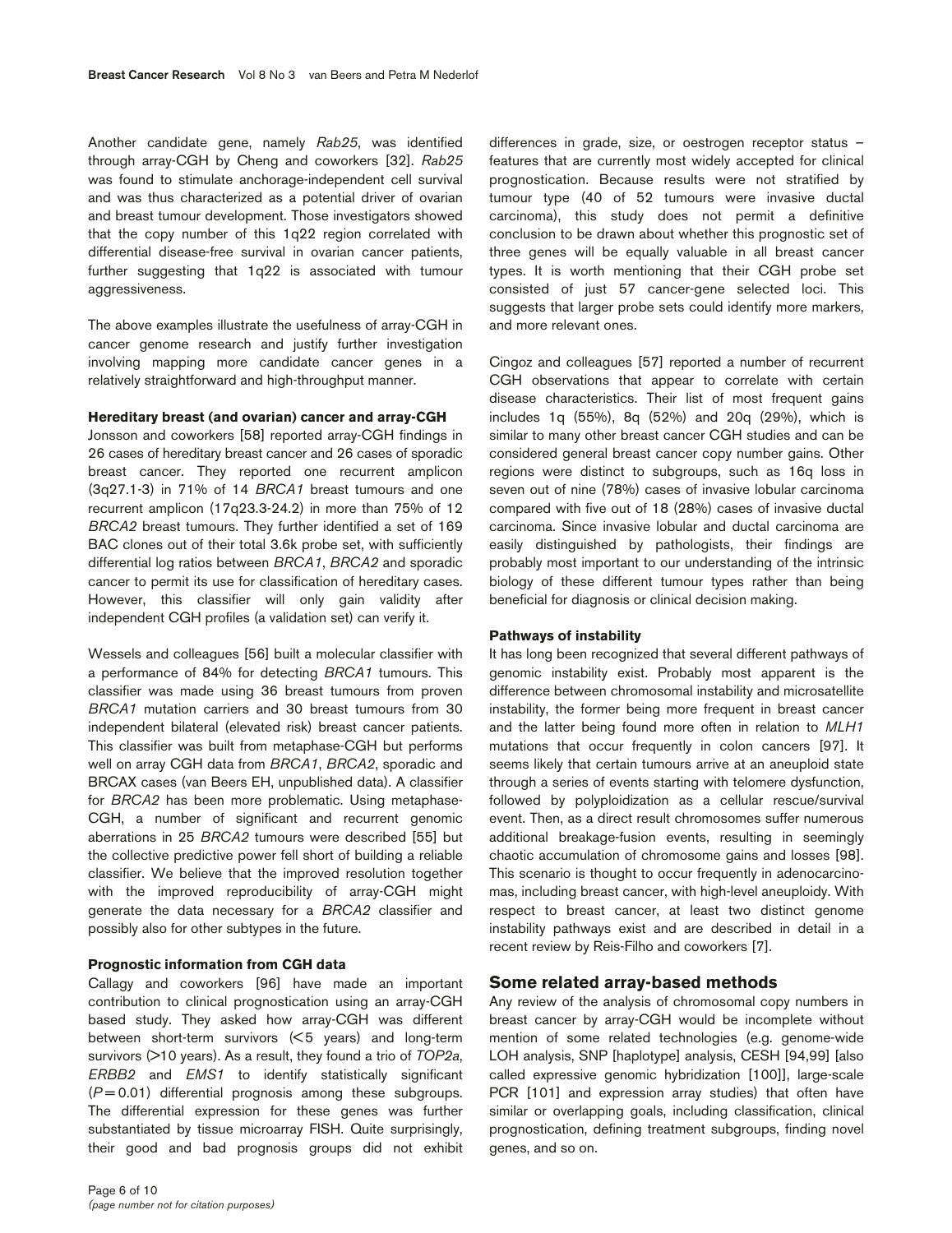Several studies have already demonstrated the feasibility of performing genome-wide LOH and SNP analysis, for example by using Illumina bead-array technology on formalin-fixed paraffin-embedded tumour tissues [102-104]. These technologies have a clear advantage over (array) CGH in that they extract haplotype information in addition to chromosome copy number. This is especially relevant in chromosomal uniparental isodisomy, inherited or acquired through mitotic recombination resulting in variably extended stretches of homozygosity (i.e. LOH) in the absence of copy number changes. This has been observed in breast cancer and may be more frequent then is generally acknowledged [105].

# **Conclusion**

Array-CGH is a reliable, sensitive and high-resolution method that is highly automated compared with metaphase-CGH, which it is now replacing; thus, array-CGH is expected to generate an enormous amount of data in the coming years. One limitation of all current breast cancer array-CGH studies is the limited number of samples used per study. It poses the classic risk for over-fitting for as long as the average study contains two orders of magnitude more features (i.e. probes) then samples. One way to tackle this limitation is to have available the combined data sets or a repository for metaanalyses of CGH data, histological data, immunostaining data, clinical data, and so forth.

This review has described the two separate goals of CGH in breast cancer: gene discovery and class discovery. For both we have given successful examples. An example of gene identification is *TAFA1*, the significance of which in cell transformation was found by array-CGH and was verified extensively with other methods [93]. These data clearly prioritize this locus for further functional studies of this relatively uncharacterized gene. An example of class prediction by array-CGH is the study Jonsson and coworkers [58], who built classifiers for *BRCA1* and *BRCA2* breast tumours.

One further conclusion of our review of the array-CGH literature is that the known heterogeneity of breast cancer also seems reflected in array-CGH data, such that multiple types of profiles have been reported, sometimes with clear but sometimes with less clear associations with known types of breast cancer. The fact is that the number of described subtypes of breast cancer increases with increasing sensitivity and resolution of newer methods. Although novel technology has no *a priori* knowledge of the problem analyzed, one would generally be satisfied if a new technology would permit enhanced stratification of disease entities. However, in breast cancer we see a trend toward discovery of more subgroups that sometimes appear independent of more traditional classification features, such as grade, size and immunochemistry (e.g. *P53*, oestrogen receptor, progesterone receptor, *ERBB2*) [96]. One interpretation is that the within group variability, for instance,

among all grade III cases or all oestrogen receptor negative cases is still quite large. In our opinion, this could account for the independent clustering when using CGH data compared with other tumour characteristics, even when the same tumour set is studied.

In the near future, when increasing numbers of studies generate higher resolution data in conjunction with allelespecific information, such as produced by SNP arrays or Illumina bead arrays, it may become possible also to elucidate some effects of genetic backgrounds or genotypes on CGH as a proxy for genomic instability. Nevertheless, genetic background appears to impact on CGH profiles [106], and this type of information should hopefully teach us more about the biology of chromosomal instability. This touches on a possible relation between CGH profiles and human genetic diversity that can best be studied on genome-wide SNP/ CGH arrays and could be extremely useful in locating putative (median and low risk) breast cancer genes.

Despite the current trend in which oligo array-CGH is gradually replacing BAC array-CGH because of its flexibility (clone-less, fast and custom print-on-demand, and probably the most powerful advantage of assessing copy number and allele information simultaneously), it seems that BAC arrays will remain important for profiling DNA from formalin-fixed material.

### **Competing interests**

The authors declare that they have no competing interests.

#### **Acknowledgements**

We thank the Marie-Curie Foundation (meetings and course) that helped us to share CGH experiences with many researchers in this field.

### **References**

- 1. 't Veer LJ, Dai H, van de Vijver MJ, He YD, Hart AA, Mao M, Peterse HL, van der Kooy K, Marton MJ, Witteveen AT, *et al*.: **Gene expression profiling predicts clinical outcome of breast cancer.** *Nature* 2002, **415:**530-536.
- 2. Heim S, Mitelman F: **Primary chromosome abnormalities in human neoplasia.** *Adv Cancer Res* 1989, **52:**1-43.
- 3. Kallioniemi A, Kallioniemi OP, Sudar D, Rutovitz D, Gray JW, Waldman F, Pinkel D: **Comparative genomic hybridization for molecular cytogenetic analysis of solid tumors.** *Science* 1992, **258:**818-821.
- 4. Kallioniemi OP, Kallioniemi A, Sudar D, Rutovitz D, Gray JW, Waldman F, Pinkel D: **Comparative genomic hybridization: a rapid new method for detecting and mapping DNA amplification in tumors.** *Semin Cancer Biol* 1993, **4:**41-46.
- 5. Lander ES, Linton LM, Birren B, Nusbaum C, Zody MC, Baldwin J, Devon K, Dewar K, Doyle M, FitzHugh W, *et al*.: **Initial sequencing and analysis of the human genome.** *Nature* 2001, **409:**860- 921.
- 6. Pinkel D, Segraves R, Sudar D, Clark S, Poole I, Kowbel D, Collins C, Kuo WL, Chen C, Zhai Y, *et al*.: **High resolution analysis of DNA copy number variation using comparative genomic hybridization to microarrays.** *Nat Genet* 1998, **20:**207-211.
- 7. Reis-Filho JS, Simpson PT, Gale T, Lakhani SR: **The molecular genetics of breast cancer: the contribution of comparative genomic hybridization.** *Pathol Res Pract* 2005, **201:**713-725.
- 8. Mantripragada KK, Buckley PG, de Stahl TD, Dumanski JP: **Genomic microarrays in the spotlight.** *Trends Genet* 2004, **20:** 87-94.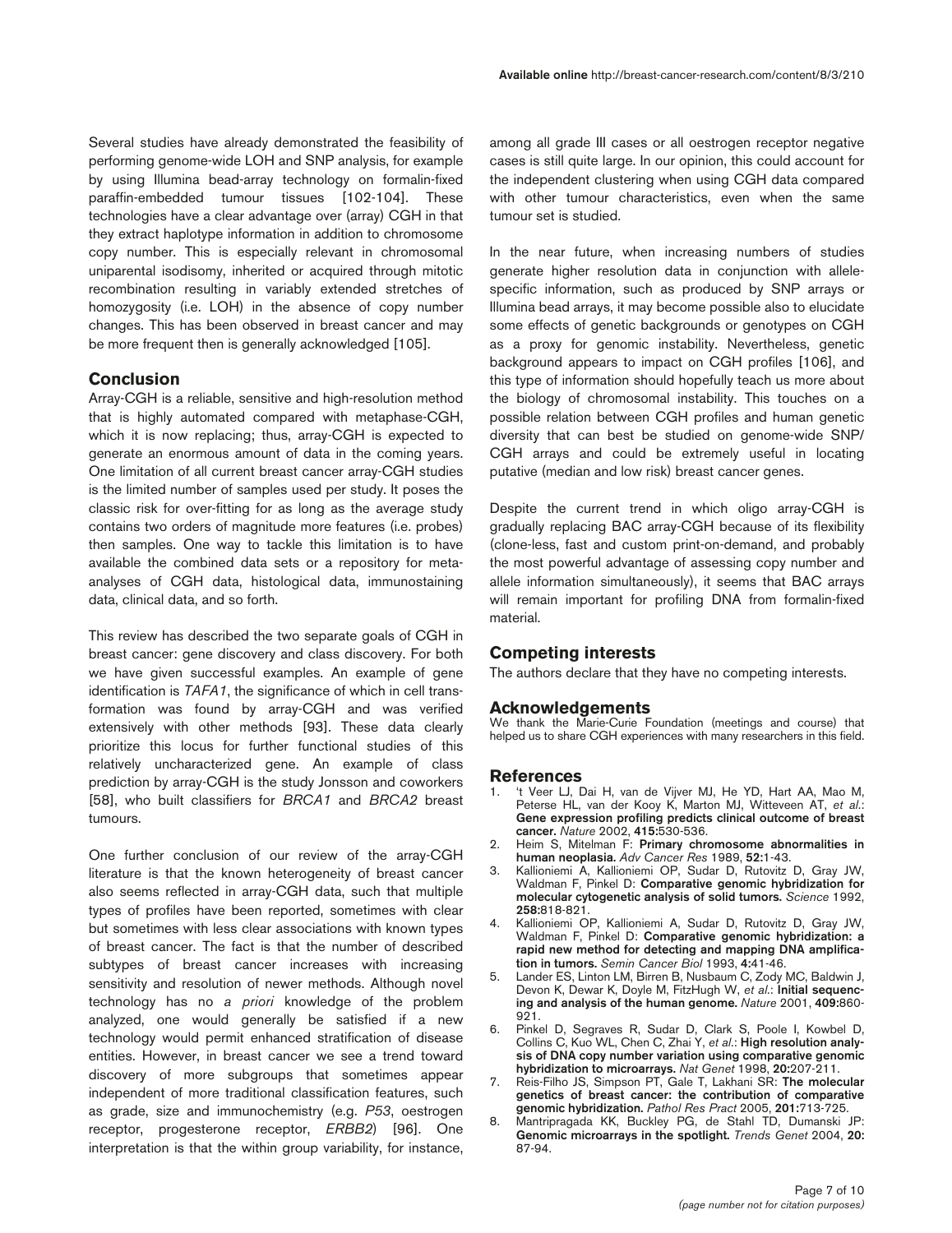- Bertucci F, Viens P, Hingamp P, Nasser V, Houlgatte R, Birnbaum D: **Breast cancer revisited using DNA array-based gene expression profiling.** *Int J Cancer* 2003, **103:**565-571.
- 10. Davies JJ, Wilson IM, Lam WL: **Array CGH technologies and their applications to cancer genomes.** *Chromosome Res* 2005, **13:**237-248.
- 11. Albertson DG, Pinkel D: **Genomic microarrays in human genetic disease and cancer.** *Hum Mol Genet* 2003, **12 Spec No 2:**R145-R152.
- 12. Albertson DG: **Profiling breast cancer by array CGH.** *Breast Cancer Res Treat* 2003, **78:**289-298.
- 13. Selzer RR, Richmond TA, Pofahl NJ, Green RD, Eis PS, Nair P, Brothman AR, Stallings RL: **Analysis of chromosome breakpoints in neuroblastoma at sub-kilobase resolution using fine-tiling oligonucleotide array CGH.** *Genes Chromosomes Cancer* 2005, **44:**305-319.
- 14. van den Ijssel P, Tijssen M, Chin SF, Eijk P, Carvalho B, Hopmans E, Holstege H, Bangarusamy DK, Jonkers J, Meijer GA, Caldas C, Ylstra B: **Human and mouse oligonucleotide-based array CGH.** *Nucleic Acids Res* 2005, **33:**e192.
- 15. van d, I, Tijssen M, Chin SF, Eijk P, Carvalho B, Hopmans E, Holstege H, Bangarusamy DK, Jonkers J, Meijer GA, *et al*.: **Human and mouse oligonucleotide-based array CGH.** *Nucleic Acids Res* 2005, **33:**e192.
- 16. Carvalho B, Ouwerkerk E, Meijer GA, Ylstra B: **High resolution microarray comparative genomic hybridisation analysis using spotted oligonucleotides.** *J Clin Pathol* 2004, **57:**644-646.
- 17. Prentice LM, Shadeo A, Lestou VS, Miller MA, deLeeuw RJ, Makretsov N, Turbin D, Brown LA, Macpherson N, Yorida E, *et al*.: **NRG1 gene rearrangements in clinical breast cancer: identification of an adjacent novel amplicon associated with poor prognosis.** *Oncogene* 2005, **24:**7281-7289.
- 18. Garcia MJ, Pole JC, Chin SF, Teschendorff A, Naderi A, Ozdag H, Vias M, Kranjac T, Subkhankulova T, Paish C, *et al*.: **A 1 Mb minimal amplicon at 8p11-12 in breast cancer identifies new candidate oncogenes.** *Oncogene* 2005, **24:**5235-5245.
- 19. Albertson DG, Collins C, McCormick F, Gray JW: **Chromosome aberrations in solid tumors.** *Nat Genet* 2003, **34:**369-376.
- 20. Bignell GR, Huang J, Greshock J, Watt S, Butler A, West S, Grigorova M, Jones KW, Wei W, Stratton MR, *et al*.: **High-resolution analysis of DNA copy number using oligonucleotide microarrays.** *Genome Res* 2004, **14:**287-295.
- 21. Brennan C, Zhang Y, Leo C, Feng B, Cauwels C, Aguirre AJ, Kim M, Protopopov A, Chin L: **High-resolution global profiling of genomic alterations with long oligonucleotide microarray.** *Cancer Res* 2004, **64:**4744-4748.
- 22. Cai WW, Mao JH, Chow CW, Damani S, Balmain A, Bradley A: **Genome-wide detection of chromosomal imbalances in tumors using BAC microarrays.** *Nat Biotechnol* 2002, **20:**393- 396.
- 23. Daigo Y, Chin SF, Gorringe KL, Bobrow LG, Ponder BA, Pharoah PD, Caldas C: **Degenerate oligonucleotide primed-polymerase chain reaction-based array comparative genomic hybridization for extensive amplicon profiling of breast cancers: a new approach for the molecular analysis of paraffin-embedded cancer tissue.** *Am J Pathol* 2001, **158:**1623-1631.
- 24. Loo LW, Grove DI, Williams EM, Neal CL, Cousens LA, Schubert EL, Holcomb IN, Massa HF, Glogovac J, Li CI, *et al*.: **Array comparative genomic hybridization analysis of genomic alterations in breast cancer subtypes.** *Cancer Res* 2004, **64:** 8541-8549.
- 25. Shadeo A, Lam WL: **Comprehensive copy number profiles of breast cancer cell model genomes.** *Breast Cancer Res* 2006, **8:**R9.
- 26. van Beers EH, Joosse SA, Ligtenberg MJ, Fles R, Hogervorst FB, Verhoef S, Nederlof PM: **A multiplex PCR predictor for aCGH success of FFPE samples.** *Br J Cancer* 2006, **94:**333-337.
- 27. DeVries S, Nyante S, Korkola J, Segraves R, Nakao K, Moore D, Bae H, Wilhelm M, Hwang S, Waldman F: **Array-based comparative genomic hybridization from formalin-fixed, paraffinembedded breast tumors.** *J Mol Diagn* 2005, **7:**65-71.
- 28. Willenbrock H, Fridlyand J: **A comparison study: applying segmentation to array CGH data for downstream analyses.** *Bioinformatics* 2005, **21:**4084-4091.
- 29. Myers CL, Dunham MJ, Kung SY, Troyanskaya OG: **Accurate detection of aneuploidies in array CGH and gene expression microarray data.** *Bioinformatics* 2004, **20:**3533-3543.
- 30. Jong YJ, Li LH, Tsou MH, Chen YJ, Cheng SH, Wang-Wuu S, Tsai SF, Chen CM, Huang AT, Hsu MT, *et al*.: **Chromosomal comparative genomic hybridization abnormalities in earlyand late-onset human breast cancers: correlation with disease progression and TP53 mutations.** *Cancer Genet Cytogenet* 2004, **148:**55-65.
- 31. Agata S, Dalla Palma M, Callegaro M, Scaini MC, Menin C, Ghiotto C, Nicoletto O, Zavagno G, Chieco-Bianchi L, D'Andrea E, *et al*.: **Large genomic deletions inactivate the BRCA2 gene in breast cancer families.** *J Med Genet* 2005, **42:**e64.
- 32. Cheng KW, Lahad JP, Kuo WL, Lapuk A, Yamada K, Auersperg N, Liu J, Smith-McCune K, Lu KH, Fishman D, *et al*.: **The RAB25 small GTPase determines aggressiveness of ovarian and breast cancers.** *Nat Med* 2004, **10:**1251-1256.
- 33. Heiskanen M, Kononen J, Barlund M, Torhorst J, Sauter G, Kallioniemi A, Kallioniemi O: **CGH, cDNA and tissue microarray analyses implicate FGFR2 amplification in a small subset of breast tumors.** *Anal Cell Pathol* 2001, **22:**229-234.
- Huang HE, Chin SF, Ginestier C, Bardou VJ, Adelaide J, Iyer NG, Garcia MJ, Pole JC, Callagy GM, Hewitt SM, *et al*.: **A recurrent chromosome breakpoint in breast cancer at the NRG1/neuregulin 1/heregulin gene.** *Cancer Res* 2004, **64:** 6840-6844.
- 35. Kauraniemi P, Barlund M, Monni O, Kallioniemi A: **New amplified and highly expressed genes discovered in the ERBB2 amplicon in breast cancer by cDNA microarrays.** *Cancer Res* 2001, **61:**8235-8240.
- 36. Maguire P, Holmberg K, Kost-Alimova M, Imreh S, Skoog L, Lindblom A: **CGH analysis of familial non-BRCA1/BRCA2 breast tumors and mutation screening of a candidate locus on chromosome 17q11.2-12.** *Int J Mol Med* 2005, **16:**135-141.
- 37. Monni O, Barlund M, Mousses S, Kononen J, Sauter G, Heiskanen M, Paavola P, Avela K, Chen Y, Bittner ML, *et al*.: **Comprehensive copy number and gene expression profiling of the 17q23 amplicon in human breast cancer.** *Proc Natl Acad Sci USA* 2001, **98:**5711-5716.
- 38. Montagna C, Lyu MS, Hunter K, Lukes L, Lowther W, Reppert T, Hissong B, Weaver Z, Ried T: **The Septin 9 (MSF) gene is amplified and overexpressed in mouse mammary gland adenocarcinomas and human breast cancer cell lines.** *Cancer Res* 2003, **63:**2179-2187.
- 39. Nathanson KL, Shugart YY, Omaruddin R, Szabo C, Goldgar D, Rebbeck TR, Weber BL: **CGH-targeted linkage analysis reveals a possible BRCA1 modifier locus on chromosome 5q.** *Hum Mol Genet* 2002, **11:**1327-1332.
- 40. Orsetti B, Nugoli M, Cervera N, Lasorsa L, Chuchana P, Ursule L, Nguyen C, Redon R, du Manoir S, Rodriguez C, Theillet C: **Genomic and expression profiling of chromosome 17 in breast cancer reveals complex patterns of alterations and novel candidate genes.** *Cancer Res* 2004, **64:**6453-6460.
- 41. Buckley PG, Mantripragada KK, Piotrowski A, Diaz de Stahl T, Dumanski JP: **Copy-number polymorphisms: mining the tip of an iceberg.** *Trends Genet* 2005, **21:**315-317.
- 42. 't Veer LJ, Dai H, van de Vijver MJ, He YD, Hart AA, Bernards R, Friend SH: **Expression profiling predicts outcome in breast cancer.** *Breast Cancer Res* 2003, **5:**57-58.
- 43. Lonning PE, Sorlie T, Borresen-Dale AL: **Genomics in breast cancer-therapeutic implications.** *Nat Clin Pract Oncol* 2005, **2:** 26-33.
- 44. Sorlie T, Tibshirani R, Parker J, Hastie T, Marron JS, Nobel A, Deng S, Johnsen H, Pesich R, Geisler S, *et al*.: **Repeated observation of breast tumor subtypes in independent gene expression data sets.** *Proc Natl Acad Sci USA* 2003, **100:**8418-8423.
- 45. Hyman E, Kauraniemi P, Hautaniemi S, Wolf M, Mousses S, Rozenblum E, Ringner M, Sauter G, Monni O, Elkahloun A, *et al*.: **Impact of DNA amplification on gene expression patterns in breast cancer.** *Cancer Res* 2002, **62:**6240-6245.
- 46. Pollack JR, Sorlie T, Perou CM, Rees CA, Jeffrey SS, Lonning PE, Tibshirani R, Botstein D, Borresen-Dale AL, Brown PO: **Microarray analysis reveals a major direct role of DNA copy number alteration in the transcriptional program of human breast tumors.** *Proc Natl Acad Sci USA* 2002, **99:**12963-12968.
- 47. Nessling M, Richter K, Schwaenen C, Roerig P, Wrobel G, Wessendorf S, Fritz B, Bentz M, Sinn HP, Radlwimmer B, *et al*.: **Candidate genes in breast cancer revealed by microarraybased comparative genomic hybridization of archived tissue.** *Cancer Res* 2005, **65:**439-447.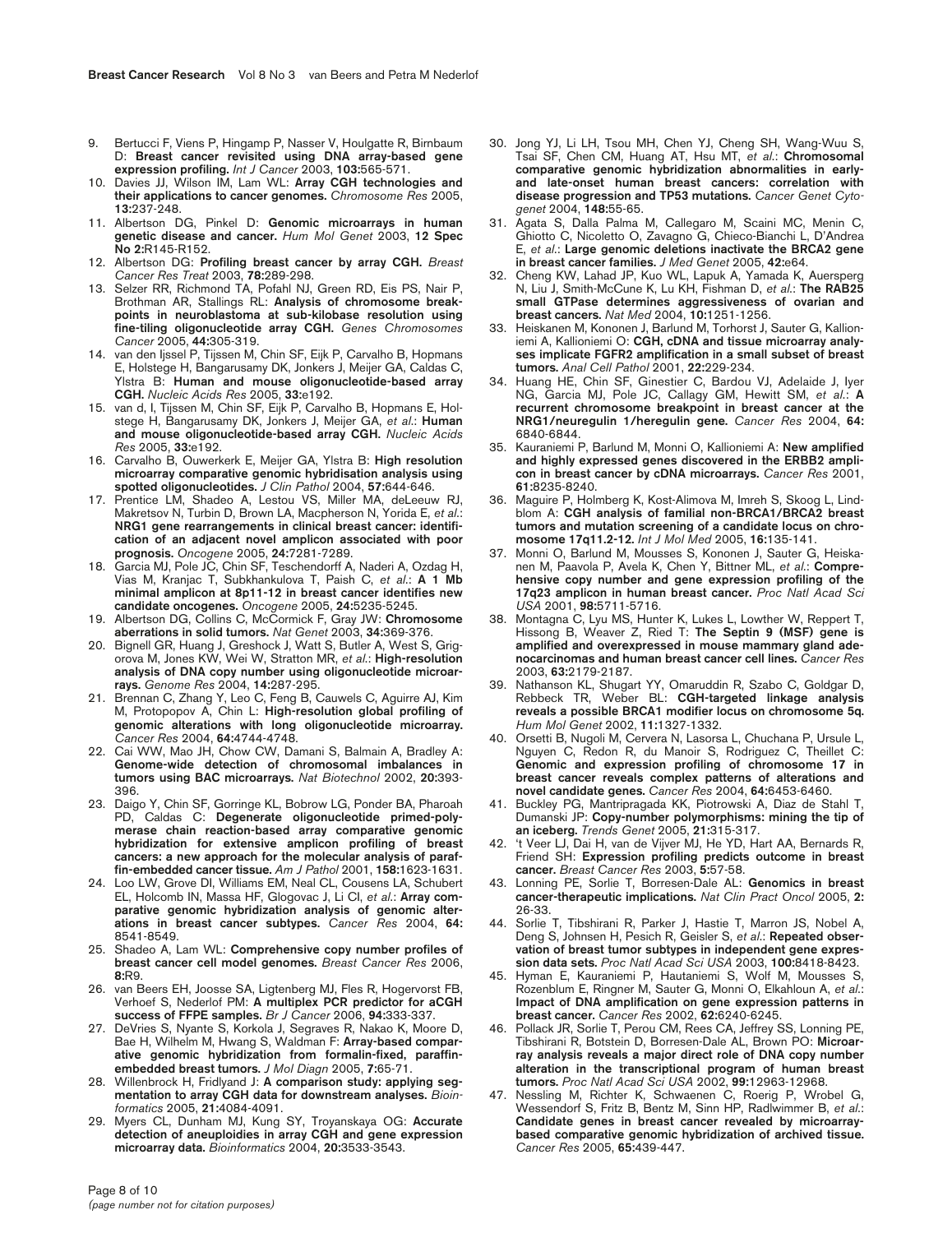- 48. Isola J, DeVries S, Chu L, Ghazvini S, Waldman F: **Analysis of changes in DNA sequence copy number by comparative genomic hybridization in archival paraffin-embedded tumor samples.** *Am J Pathol* 1994, **145:**1301-1308.
- 49. Ried T, Just KE, Holtgreve-Grez H, du Manoir S, Speicher MR, Schrock E, Latham C, Blegen H, Zetterberg A, Cremer T: **Comparative genomic hybridization of formalin-fixed, paraffinembedded breast tumors reveals different patterns of chromosomal gains and losses in fibroadenomas and diploid and aneuploid carcinomas.** *Cancer Res* 1995, **55:**5415-5423.
- 50. Speicher MR, du Manoir S, Schrock E, Holtgreve-Grez H, Schoell B, Lengauer C, Cremer T, Ried T: **Molecular cytogenetic analysis of formalin-fixed, paraffin-embedded solid tumors by comparative genomic hybridization after universal DNAamplification.** *Hum Mol Genet* 1993, **2:**1907-1914.
- 51. Paik S, Kim CY, Song YK, Kim WS: **Technology insight: Application of molecular techniques to formalin-fixed paraffinembedded tissues from breast cancer.** *Nat Clin Pract Oncol* 2005, **2:**246-254.
- 52. Lage JM, Leamon JH, Pejovic T, Hamann S, Lacey M, Dillon D, Segraves R, Vossbrinck B, Gonzalez A, Pinkel D, *et al*.: **Whole genome analysis of genetic alterations in small DNA samples using hyperbranched strand displacement amplification and array-CGH.** *Genome Res* 2003, **13:**294-307.
- 53. Pandis N, Jin Y, Gorunova L, Petersson C, Bardi G, Idvall I, Johansson B, Ingvar C, Mandahl N, Mitelman F: **Chromosome analysis of 97 primary breast carcinomas: identification of eight karyotypic subgroups.** *Genes Chromosomes Cancer* 1995, **12:**173-185.
- 54. Pandis N, Idvall I, Bardi G, Jin Y, Gorunova L, Mertens F, Olsson H, Ingvar C, Beroukas K, Mitelman F, *et al*.: **Correlation between karyotypic pattern and clincopathologic features in 125 breast cancer cases.** *Int J Cancer* 1996, **66:**191-196.
- 55. van Beers EH, van Welsem T, Wessels LF, Li Y, Oldenburg RA, Devilee P, Cornelisse CJ, Verhoef S, Hogervorst FB, van't Veer LJ, *et al*.: **Comparative genomic hybridization profiles in human BRCA1 and BRCA2 breast tumors highlight differential sets of genomic aberrations.** *Cancer Res* 2005, **65:**822-827.
- 56. Wessels LF, van Welsem T, Hart AA, van't Veer LJ, Reinders MJ, Nederlof PM: **Molecular classification of breast carcinomas by comparative genomic hybridization: a specific somatic genetic profile for BRCA1 tumors.** *Cancer Res* 2002, **62:**7110- 7117.
- 57. Cingoz S, Altungoz O, Canda T, Saydam S, Aksakoglu G, Sakizli M: **DNA copy number changes detected by comparative genomic hybridization and their association with clinicopathologic parameters in breast tumors.** *Cancer Genet Cytogenet* 2003, **145:**108-114.
- 58. Jonsson G, Naylor TL, Vallon-Christersson J, Staaf J, Huang J, Ward MR, Greshock JD, Luts L, Olsson H, Rahman N, et al.: Dis**tinct genomic profiles in hereditary breast tumors identified by array-based comparative genomic hybridization.** *Cancer Res* 2005, **65:**7612-7621.
- 59. Reis-Filho JS, Simpson PT, Jones C, Steele D, Mackay A, Iravani M, Fenwick K, Valgeirsson H, Lambros M, Ashworth A, *et al*.: **Pleomorphic lobular carcinoma of the breast: role of comprehensive molecular pathology in characterization of an entity.** *J Pathol* 2005, **207:**1-13.
- 60. Somiari SB, Shriver CD, He J, Parikh K, Jordan R, Hooke J, Hu H, Deyarmin B, Lubert S, Malicki L, *et al*.: **Global search for chromosomal abnormalities in infiltrating ductal carcinoma of the breast using array-comparative genomic hybridization.** *Cancer Genet Cytogenet* 2004, **155:**108-118.
- 61. Weaver Z, Montagna C, Xu X, Howard T, Gadina M, Brodie SG, Deng CX, Ried T: **Mammary tumors in mice conditionally mutant for Brca1 exhibit gross genomic instability and centrosome amplification yet display a recurring distribution of genomic imbalances that is similar to human breast cancer.** *Oncogene* 2002, **21:**5097-5107.
- 62. Gronwald J, Jauch A, Cybulski C, Schoell B, Bohm-Steuer B, Lener M, Grabowska E, Gorski B, Jakubowska A, Domagala W, *et al*.: **Comparison of genomic abnormalities between BRCAX and sporadic breast cancers studied by comparative genomic hybridization.** *Int J Cancer* 2005, **114:**230-236.
- 63. Tirkkonen M, Kainu T, Loman N, Johannsson OT, Olsson H, Barkardottir RB, Kallioniemi OP, Borg A: **Somatic genetic alterations in BRCA2-associated and sporadic male breast cancer.** *Genes Chromosomes Cancer* 1999, **24:**56-61.
- 64. Goepfert TM, Adigun YE, Zhong L, Gay J, Medina D, Brinkley WR: **Centrosome amplification and overexpression of aurora A are early events in rat mammary carcinogenesis.** *Cancer Res* 2002, **62:**4115-4122.
- 65. Lo YL, Yu JC, Chen ST, Yang HC, Fann CS, Mau YC, Shen CY: **Breast cancer risk associated with genotypic polymorphism of the mitosis-regulating gene Aurora-A/STK15/BTAK.** *Int J Cancer* 2005, **115:**276-283.
- 66. Nyante SJ, DeVries S, Chen YY, Hwang ES: **Array-based comparative genomic hybridization of ductal carcinoma in situ and synchronous invasive lobular cancer.** *Hum Pathol* 2004, **35:** 759-763.
- 67. Seo MY, Rha SY, Yang SH, Kim SC, Lee GY, Park CH, Yang WI, Ahn JB, Park BW, Chung HC: **The pattern of gene copy number changes in bilateral breast cancer surveyed by cDNA microarray-based comparative genomic hybridization.** *Int J Mol Med* 2004, **13:**17-24.
- 68. Shelley Hwang E, Nyante SJ, Yi Chen Y, Moore D, DeVries S, Korkola JE, Esserman LJ, Waldman FM: **Clonality of lobular carcinoma in situ and synchronous invasive lobular carcinoma.** *Cancer* 2004, **100:**2562-2572.
- 69. Teixeira MR, Ribeiro FR, Torres L, Pandis N, Andersen JA, Lothe RA, Heim S: **Assessment of clonal relationships in ipsilateral and bilateral multiple breast carcinomas by comparative genomic hybridisation and hierarchical clustering analysis.** *Br J Cancer* 2004, **91:**775-782.
- 70. Wa CV, DeVries S, Chen YY, Waldman FM, Hwang ES: **Clinical application of array-based comparative genomic hybridization to define the relationship between multiple synchronous tumors.** *Mod Pathol* 2005, **18:**591-597.
- 71. Waldman FM, DeVries S, Chew KL, Moore DH, Kerlikowske K, Ljung BM: **Chromosomal alterations in ductal carcinomas in situ and their in situ recurrences.** *J Natl Cancer Inst* 2000, **92:** 313-320.
- 72. Rennstam K, Ahlstedt-Soini M, Baldetorp B, Bendahl PO, Borg A, Karhu R, Tanner M, Tirkkonen M, Isola J: **Patterns of chromosomal imbalances defines subgroups of breast cancer with distinct clinical features and prognosis. A study of 305 tumors by comparative genomic hybridization.** *Cancer Res* 2003, **63:** 8861-8868.
- 73. Jones C, Ford E, Gillett C, Ryder K, Merrett S, Reis-Filho JS, Fulford LG, Hanby A, Lakhani SR: **Molecular cytogenetic identification of subgroups of grade III invasive ductal breast carcinomas with different clinical outcomes.** *Clin Cancer Res* 2004, **10:**5988-5997.
- 74. Blegen H, Will JS, Ghadimi BM, Nash HP, Zetterberg A, Auer G, Ried T: **DNA amplifications and aneuploidy, high proliferative activity and impaired cell cycle control characterize breast carcinomas with poor prognosis.** *Anal Cell Pathol* 2003, **25:** 103-114.
- 75. Barlund M, Tirkkonen M, Forozan F, Tanner MM, Kallioniemi O, Kallioniemi A: **Increased copy number at 17q22-q24 by CGH in breast cancer is due to high-level amplification of two separate regions.** *Genes Chromosomes Cancer* 1997, **20:**372-376.
- 76. Martinez A, Walker RA, Shaw JA, Dearing SJ, Maher ER, Latif F: **Chromosome 3p allele loss in early invasive breast cancer: detailed mapping and association with clinicopathological features.** *Mol Pathol* 2001, **54:**300-306.
- 77. Alvarez S, Diaz-Uriarte R, Osorio A, Barroso A, Melchor L, Paz MF, Honrado E, Rodriguez R, Urioste M, Valle L, *et al*.: **A predictor based on the somatic genomic changes of the BRCA1/ BRCA2 breast cancer tumors identifies the non-BRCA1/ BRCA2 tumors with BRCA1 promoter hypermethylation.** *Clin Cancer Res* 2005, **11:**1146-1153.
- 78. Climent J, Martinez-Climent JA, Blesa D, Garcia-Barchino MJ, Saez R, Sanchez-Izquierdo D, Azagra P, Lluch A, Garcia-Conde J: **Genomic loss of 18p predicts an adverse clinical outcome in patients with high-risk breast cancer.** *Clin Cancer Res* 2002, **8:** 3863-3869.
- 79. Sotiriou C, Neo SY, McShane LM, Korn EL, Long PM, Jazaeri A, Martiat P, Fox SB, Harris AL, Liu ET: **Breast cancer classification and prognosis based on gene expression profiles from a population-based study.** *Proc Natl Acad Sci USA* 2003, **100:** 10393-10398.
- 80. Rhiem K, Klein A, Munch M, Kreutzfeld R, Ramser J, Wardelmann E, Schackert G, Von Deimling A, Wiestler OD, Schmutzler RK: **Chromosomal region 15q21.1 is a frequent target of allelic**